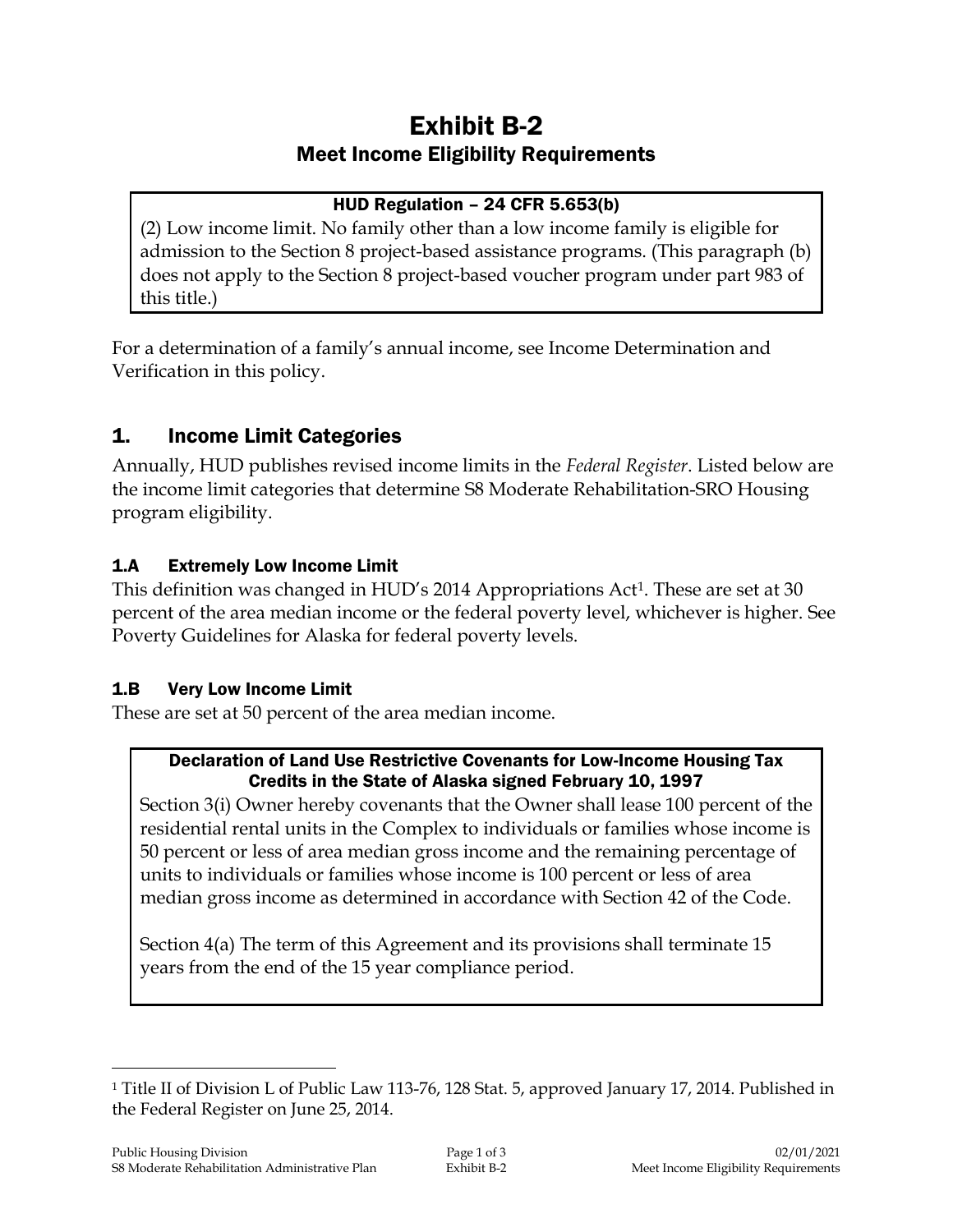# AHFC Policy

Family income of newly admitted participants must equal or fall below this income limit.

#### 1.C Low Income Limit

These are set at 80 percent of the area median income.

# 2. Income Targeting

#### HUD Regulation – 24 CFR 5.653

(c) Targeting to extremely low income families. For each project assisted under a contract for project-based assistance, of the dwelling units that become available for occupancy in any fiscal year that are assisted under the contract, not less than 40 percent shall be available for leasing only by families that are extremely low income families at the time of admission.

(d) Limitation on admission of non-very low income families—

(1) Admission to units available before October 1, 1981. Not more than 25 percent of the Section 8 project-based dwelling units that were available for occupancy under Section 8 Housing Assistance Payments Contracts effective before October 1, 1981 and that are leased on or after that date shall be available for leasing by low income families other than very low income families. HUD reserves the right to limit the admission of low income families other than very low income families to these units.

(2) Admission to units available on or after October 1, 1981. Not more than 15 percent of the Section 8 project-based dwelling units that initially become available for occupancy under Section 8 Housing Assistance Payments (HAP) Contracts on or after October 1, 1981 shall be available for leasing by low income families other than families that are very low income families at the time of admission to the Section 8 program. Except with the prior approval of HUD under paragraphs  $(d)(3)$  and  $(d)(4)$  of this section, the owner may only lease such units to very low income families.